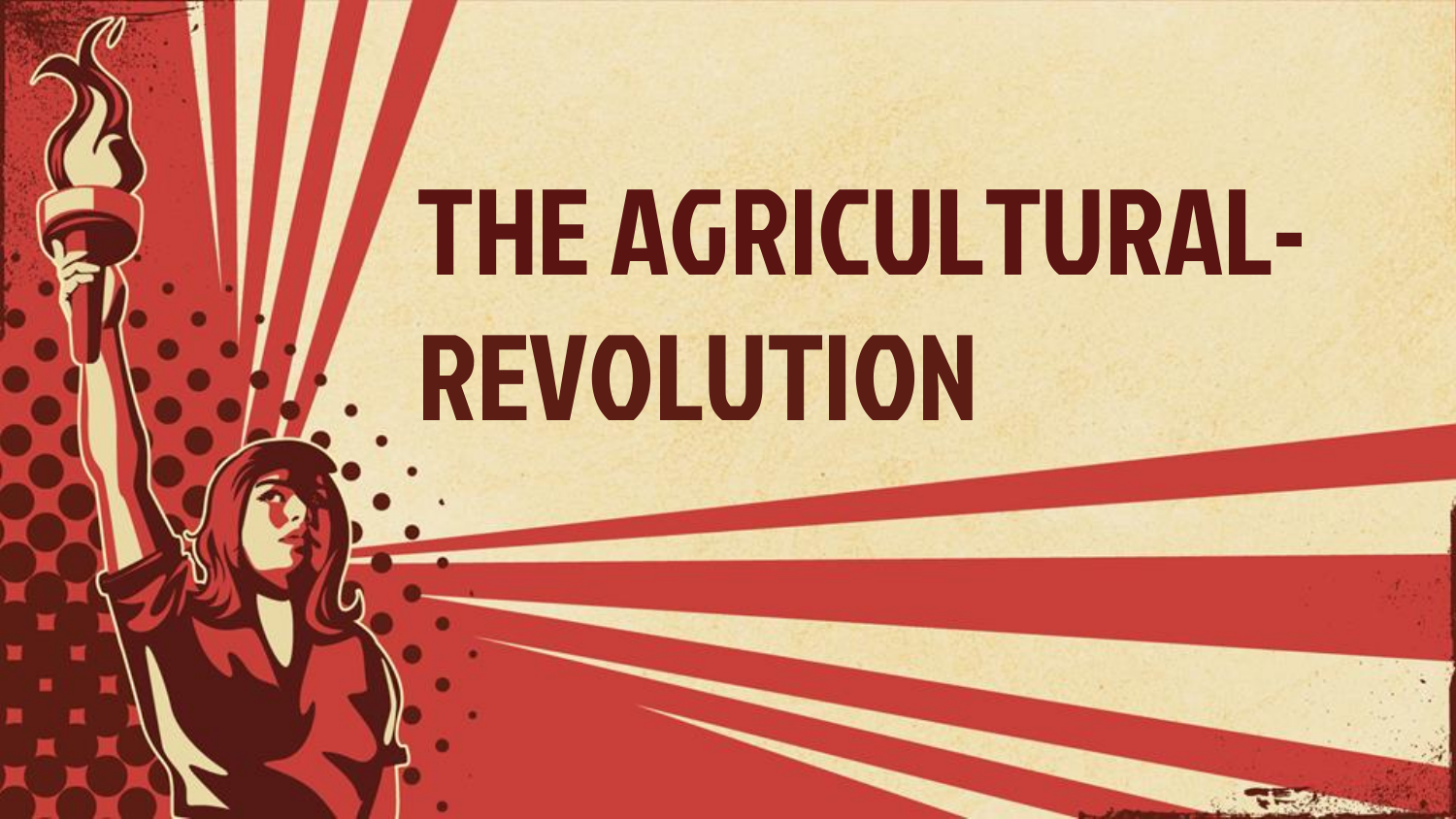#### INTRODUCTION 01

**CAUSES AND EFFECTS** 

## TABLE OF **CONTENTS**

04 THE CONCLUSION

**03** THE BEST INVENTIONS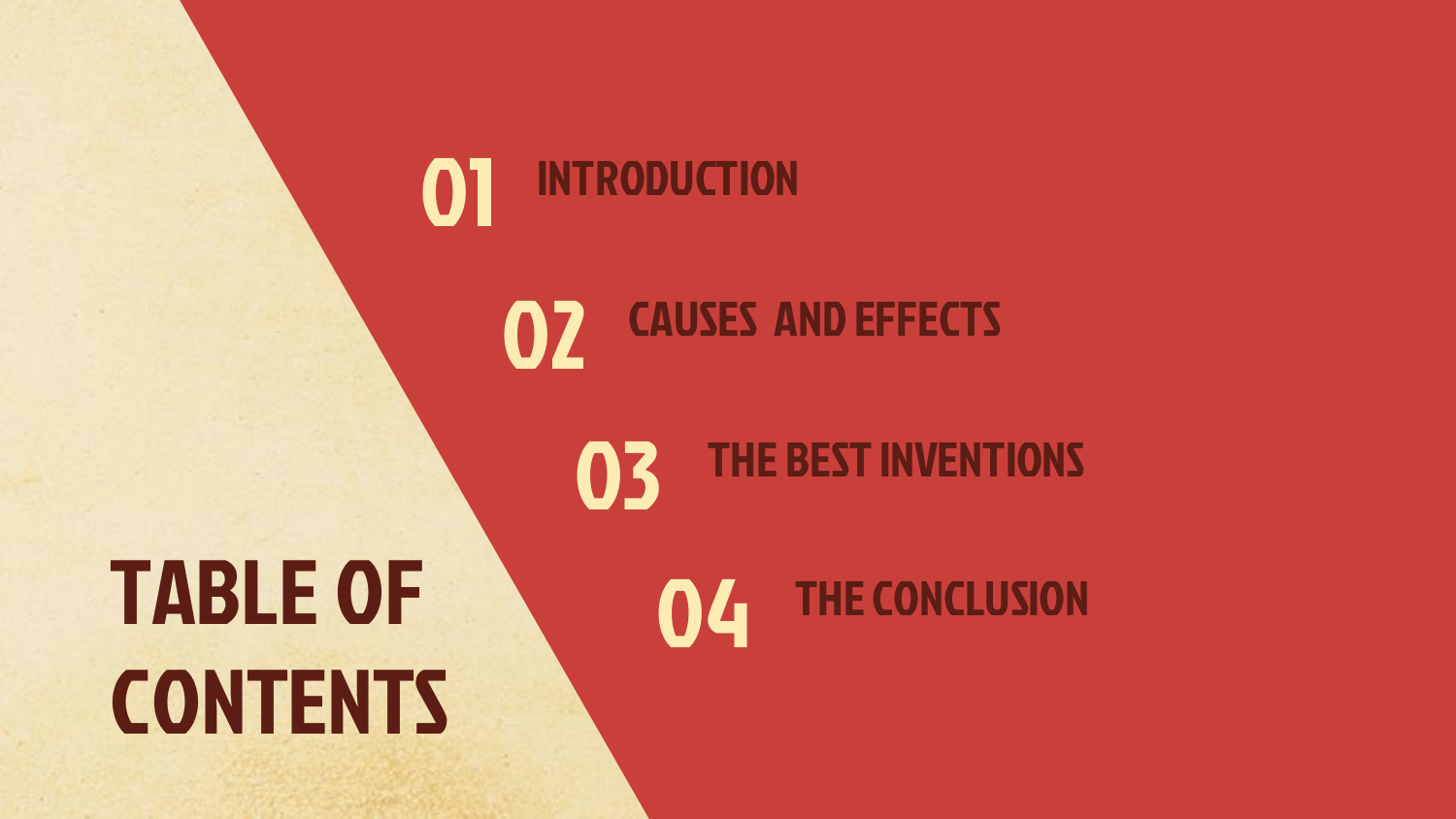#### **INTRODUCTION**

The Agricultural Revolution was the unprecedented increase in agricultural production in Britain due to increases in labor and land productivity between the mid-17th and late 19th centuries. However, historians continue to dispute whether the developments leading to the unprecedented agricultural growth can be seen as "a revolution," since the growth was, in fact, a result of a series of significant changes that took place over a long period of time.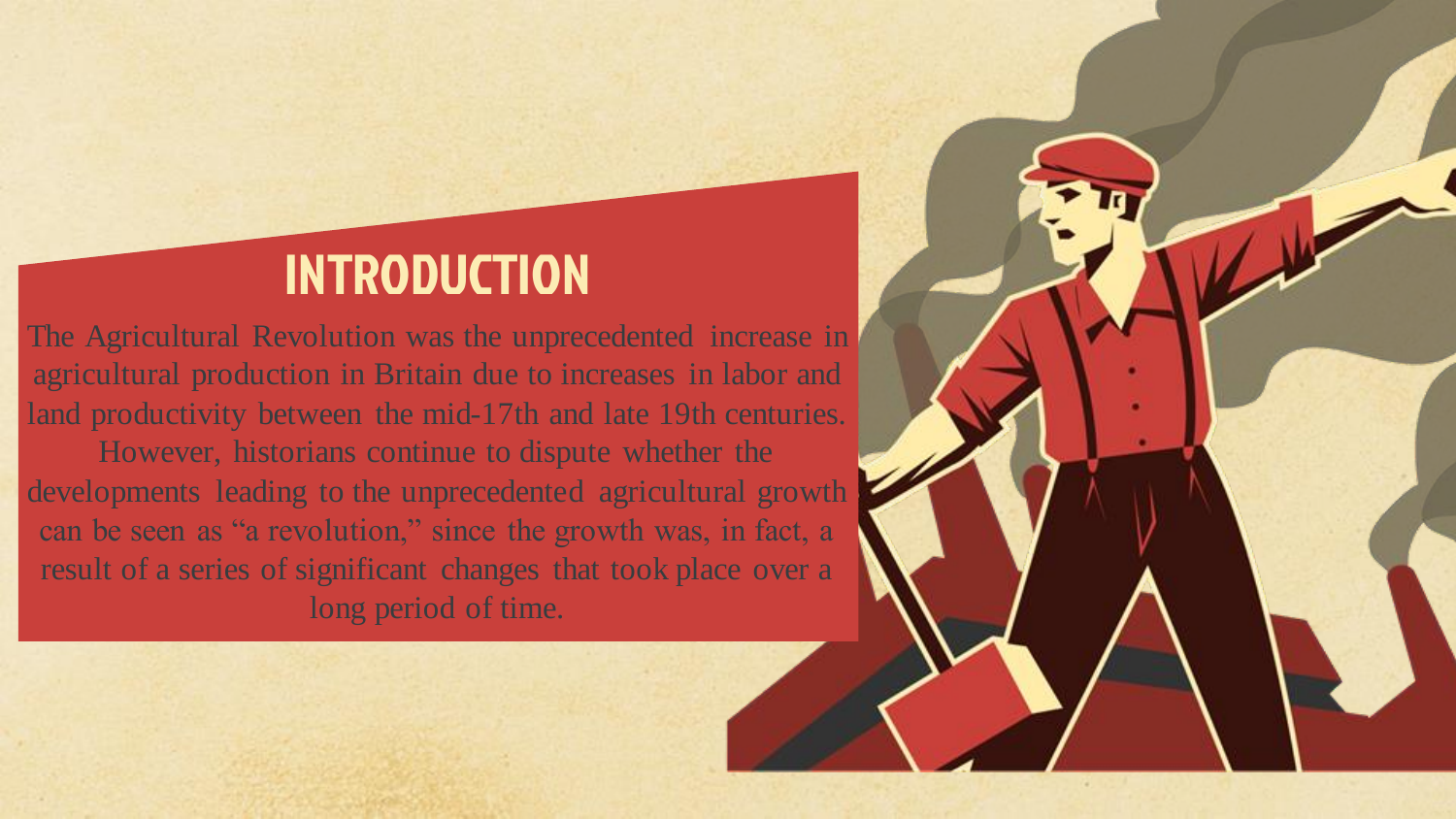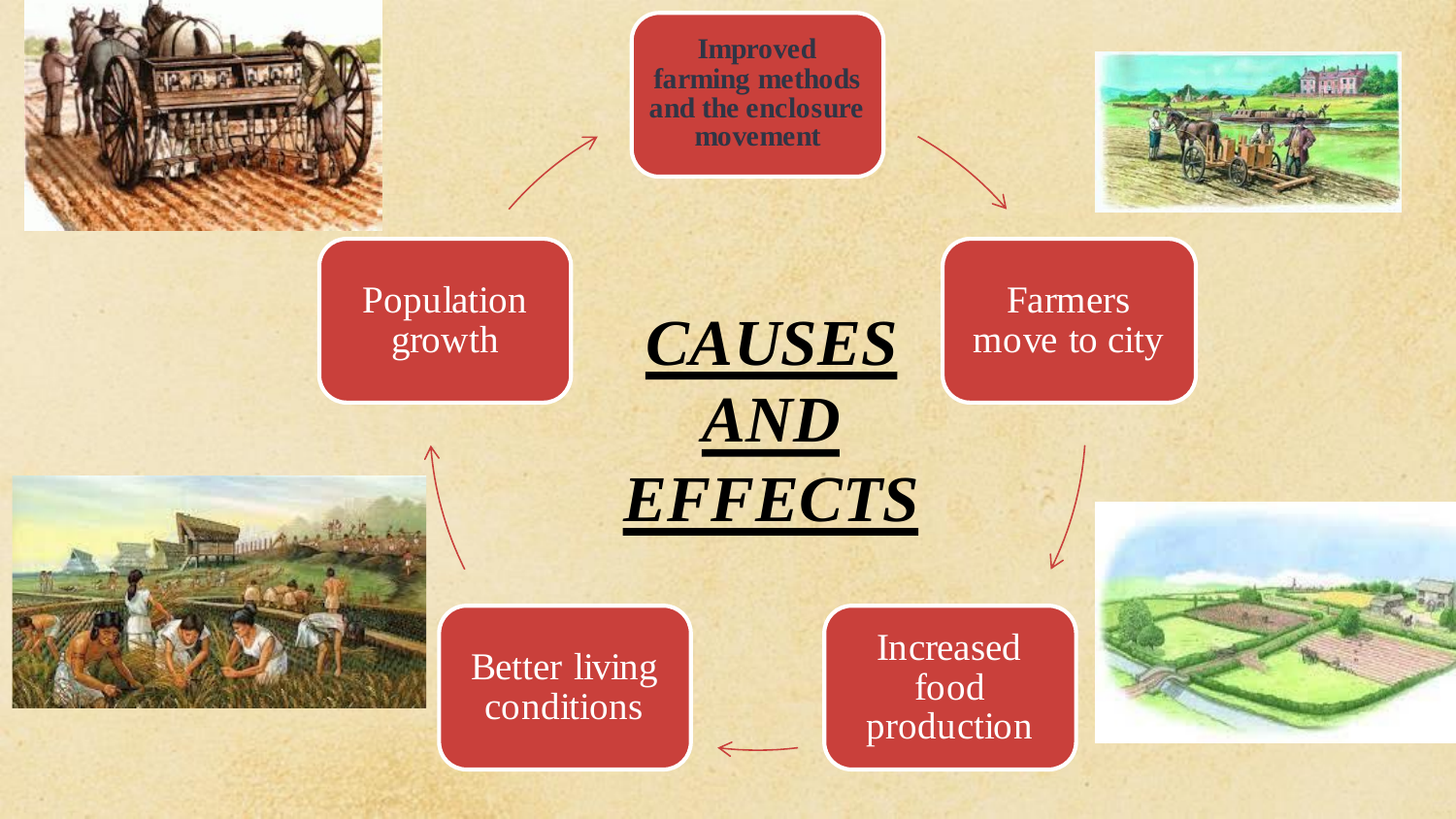

### The Dutch and Rotherham swing (wheel-less) plough

The Dutch acquired the iron-tipped, curved [mouldboard](https://en.wikipedia.org/wiki/Plough), adjustable depth [plough](https://en.wikipedia.org/wiki/Plough) from the Chinese in the early 17th century. It had the advantage of being able to be pulled by one or two oxen compared to the six or eight needed by the eavy wheeled northern European plough. The Dutch plough was brought to Britain by Dutch contractors who were hired to drain East Anglian fens and Somerset moors. The plough was extremely successful on wet, boggy soil, but was soon used on ordinary land.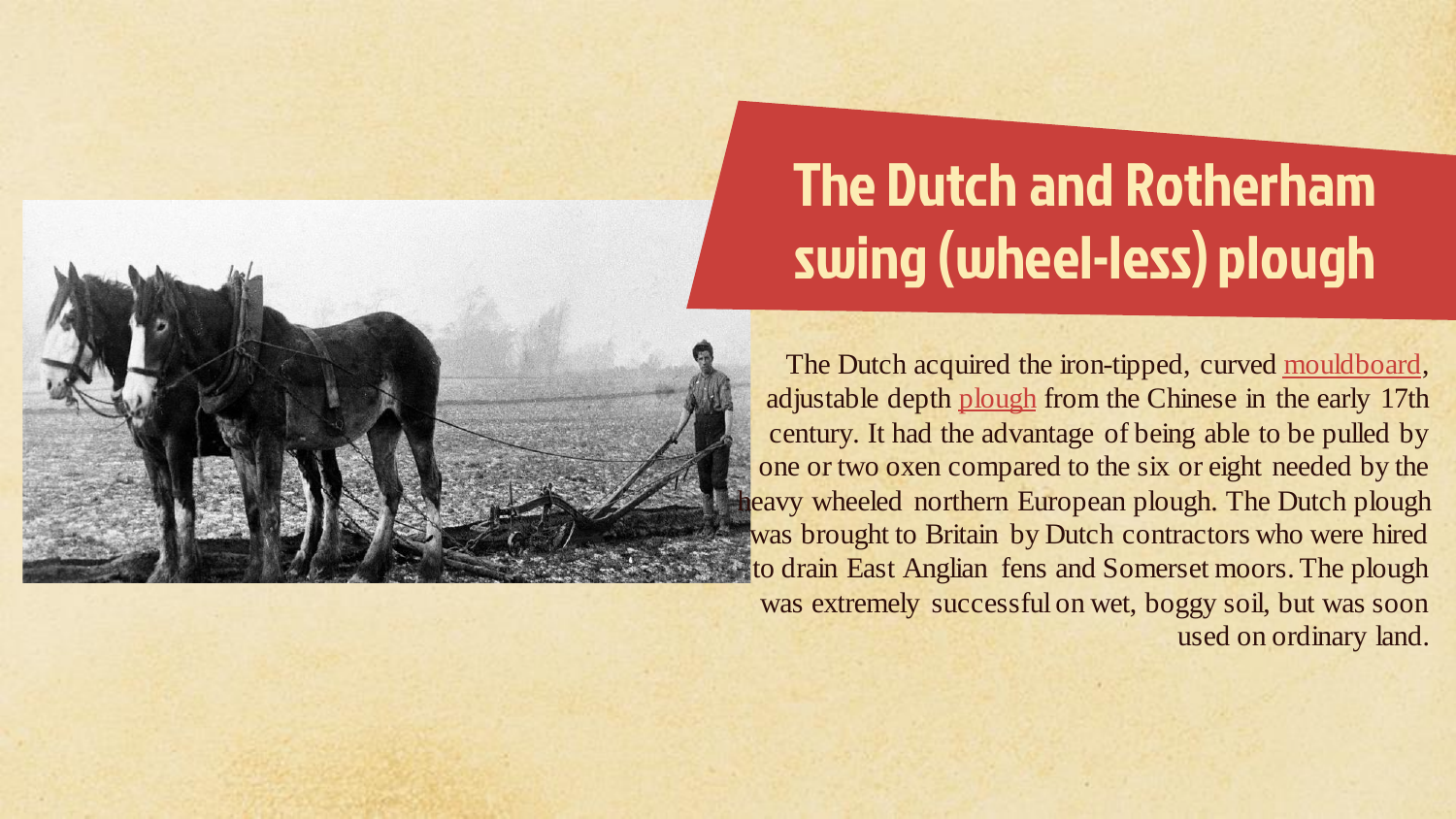High wagon transportation costs made it uneconomical to ship commodities very far outside the market radius by road, generally limiting shipment to less than 20 or 30 miles to market or to a navigable waterway. Water transport was, and in some cases still is, much more efficient than land transport. In the early 19th century it cost as much to transport a ton of freight 32 miles by wagon over an unimproved road as it did to ship it 3000 miles across the Atlantic.





A horse could pull at most one ton of freight on a [Macadam](https://en.wikipedia.org/wiki/Macadam) road, which was multi-layer stone covered and crowned, with side drainage. But a single horse could pull a barge weighing over 30 tons.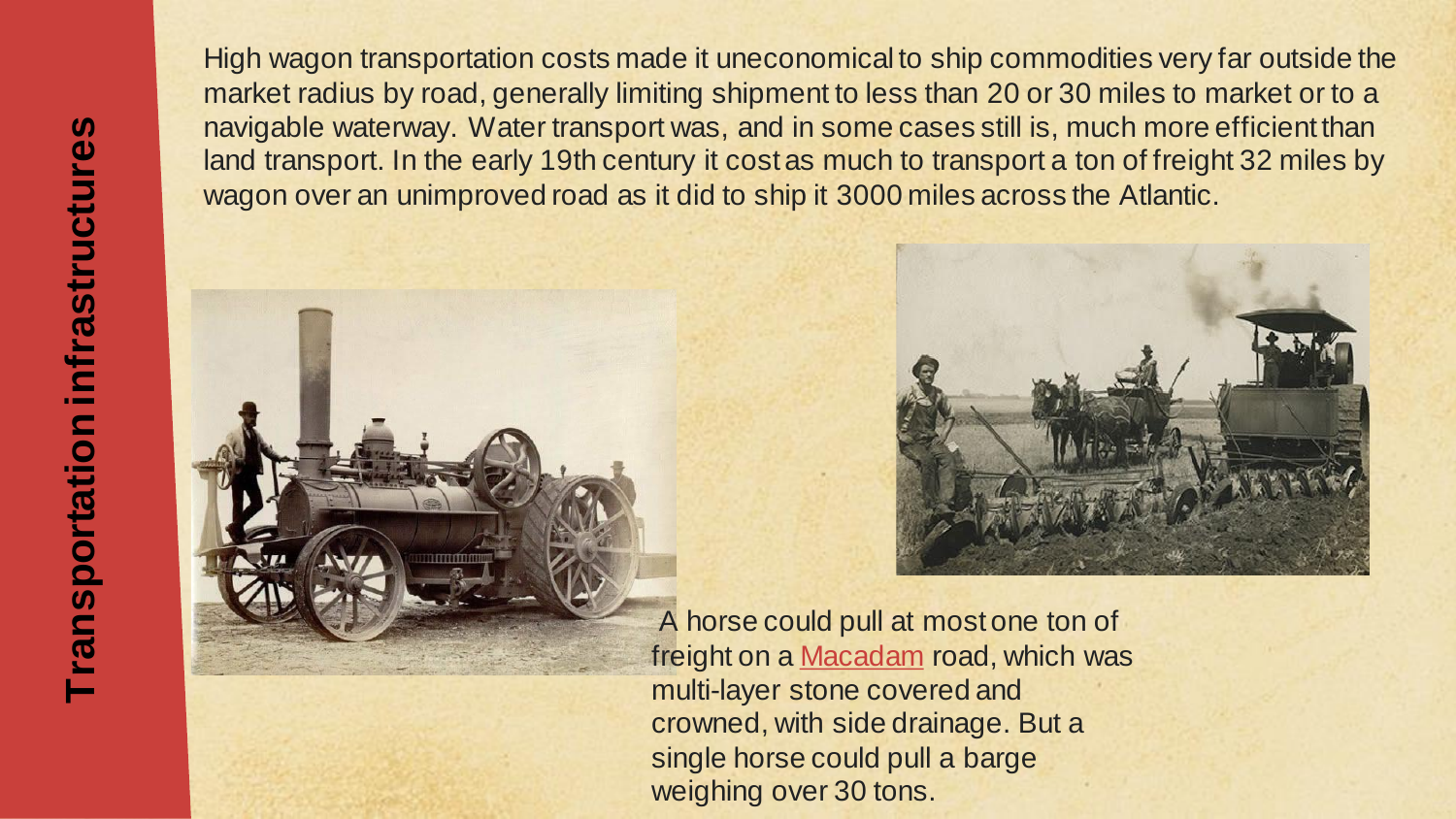[1](https://en.wikipedia.org/wiki/Norfolk_four-course_system) One of the most important innovations of the British Agricultural Revolution was the development of the Norfolk four-course rotation, which greatly increased crop and livestock yields by improving soil fertility and reducing fallow.

[Crop rotation](https://en.wikipedia.org/wiki/Crop_rotation) is the practice of growing a series of dissimilar types of crops in the same area in sequential seasons to help restore plant nutrients and mitigate the build-up of pathogens and pests that often occurs when one plant species is continuously cropped. Rotation can also improve soil structure and fertility by alternating deeprooted and shallow-rooted plants.

particularly take

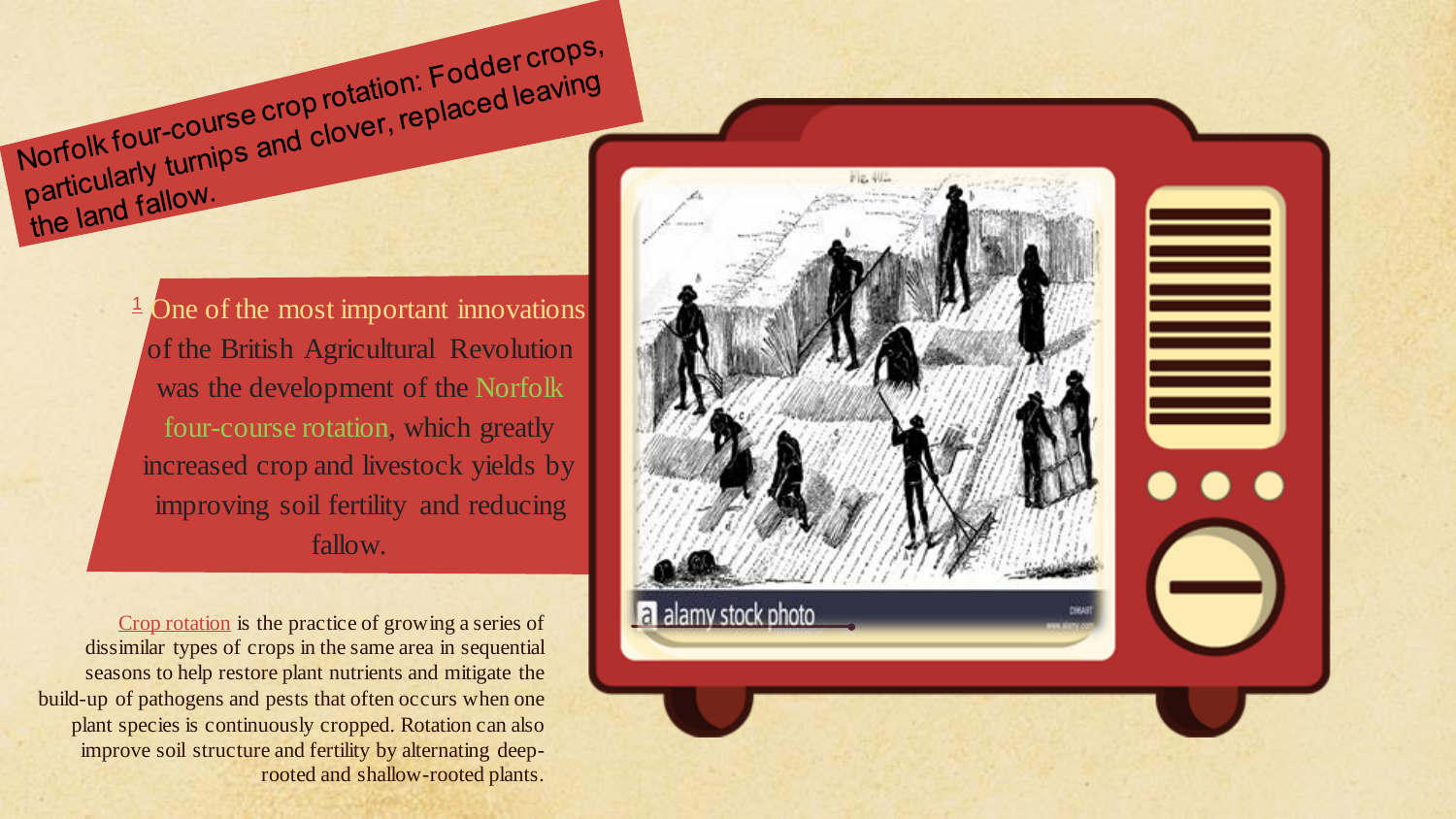The Columbian exchange brought many new foodstuffs from the Americas to Eurasia, most of which took decades or centuries to catch on. Arguably the most important of these was the potato. Potatoes yielded about three times the calories per acre of wheat or barley, due in large part to only taking 3-4 months to mature versus 10 months for wheat

While not as vital as the potato, maize also contributed to the boost of Western European agricultural productivity. Maize also had far higher per-acre productivity than wheat (about two and a half times),[21] grew at widely differing altitudes and in a variety of soils (though warmer climates were preferred), and unlike wheat it could be harvested in successive years from the same plot of land. It was often grown alongside potatoes, as maize plants required wid spacing.